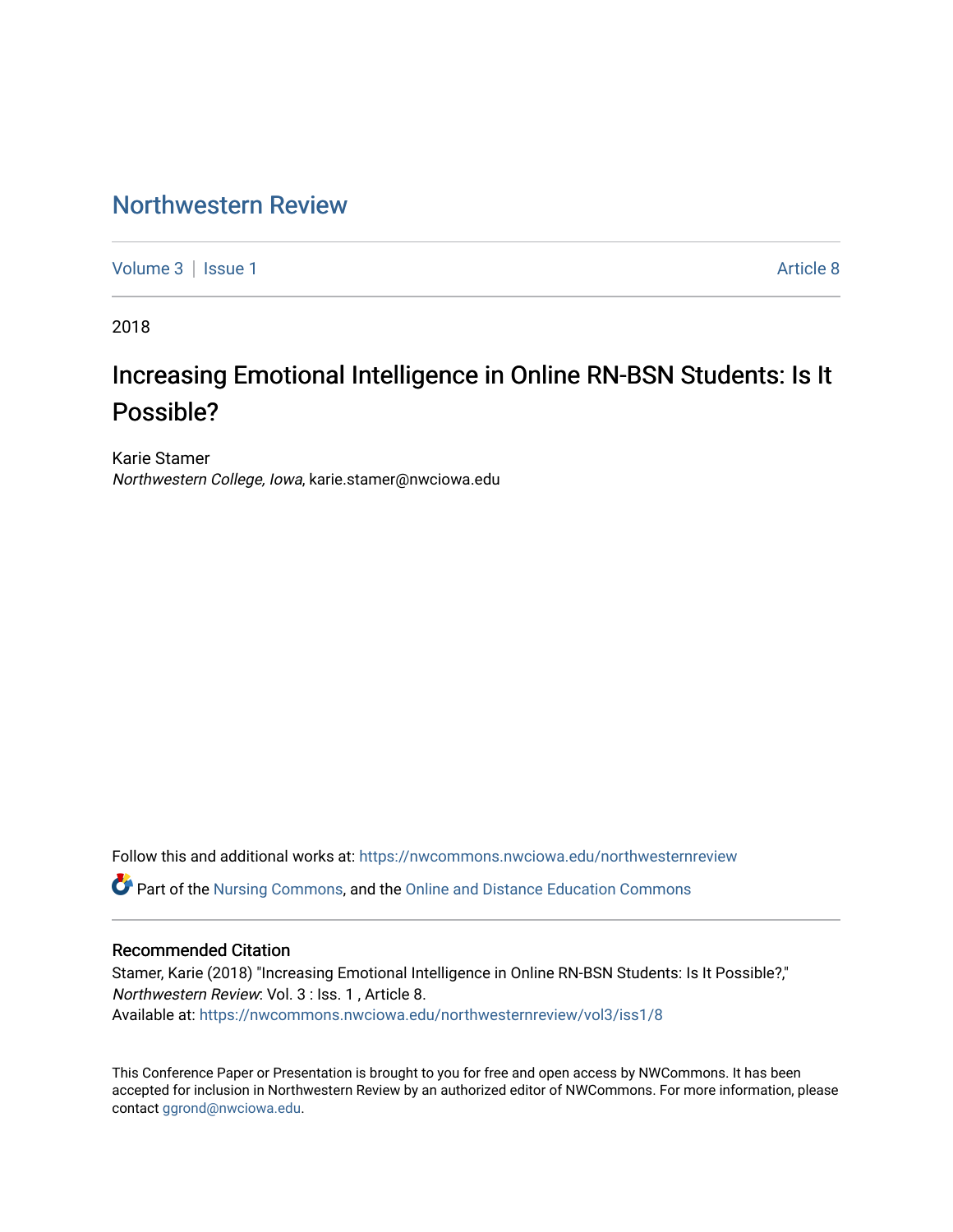# Increasing Emotional Intelligence in Online RN-BSN Students: Is It Possible?

### Abstract

Emotional intelligence (EI) is an essential component to nursing practice and research suggests it can be increased through targeted teaching strategies (Cherry, Fletcher & O'Sullivan, 2013; Freshwater & Stickley, 2004), yet no research has been done within the setting of online RN-BSN education. The purpose of this non-experimental pretest posttest pilot study utilizing retrospective data was to examine the impact EI education has on the EI levels of online RN-BSN students enrolled in a nursing program in the Midwest. The Trait Emotional Intelligence Questionnaire - Short Form (TEIQue-SF) was used as the pretest and posttest tool. The pretest was completed during an orientation course to the online RN-BSN program and the posttest was completed at the end of the first nursing course. The educational strategies in the first nursing course included a unit on EI, reflective discussions and journaling, and a service project with reflective writing. Data analysis of a consecutive sample  $(N = 14)$  demonstrated the difference between the means of the pretest and posttest scores were not statistically significant with a  $p \le 0.05$ . Although the mean scores were not statistically significant ( $p = 0.218$  two-tailed), the majority of the students increased their EI scores between the pretest and posttest. Recommendations for future research and implications for nursing practice and education are discussed.

### About the Author

Karie Stamer brings extensive teaching experience to Northwestern's nursing faculty, including a strong background in the development and delivery of online courses. She previously taught at Northwest Iowa Community College for seven years. Stamer also worked for the Orange City Area Health System for 11 years as a nurse manager and floor nurse. She has worked in medical/surgical nursing, ER, obstetrics and mental health.